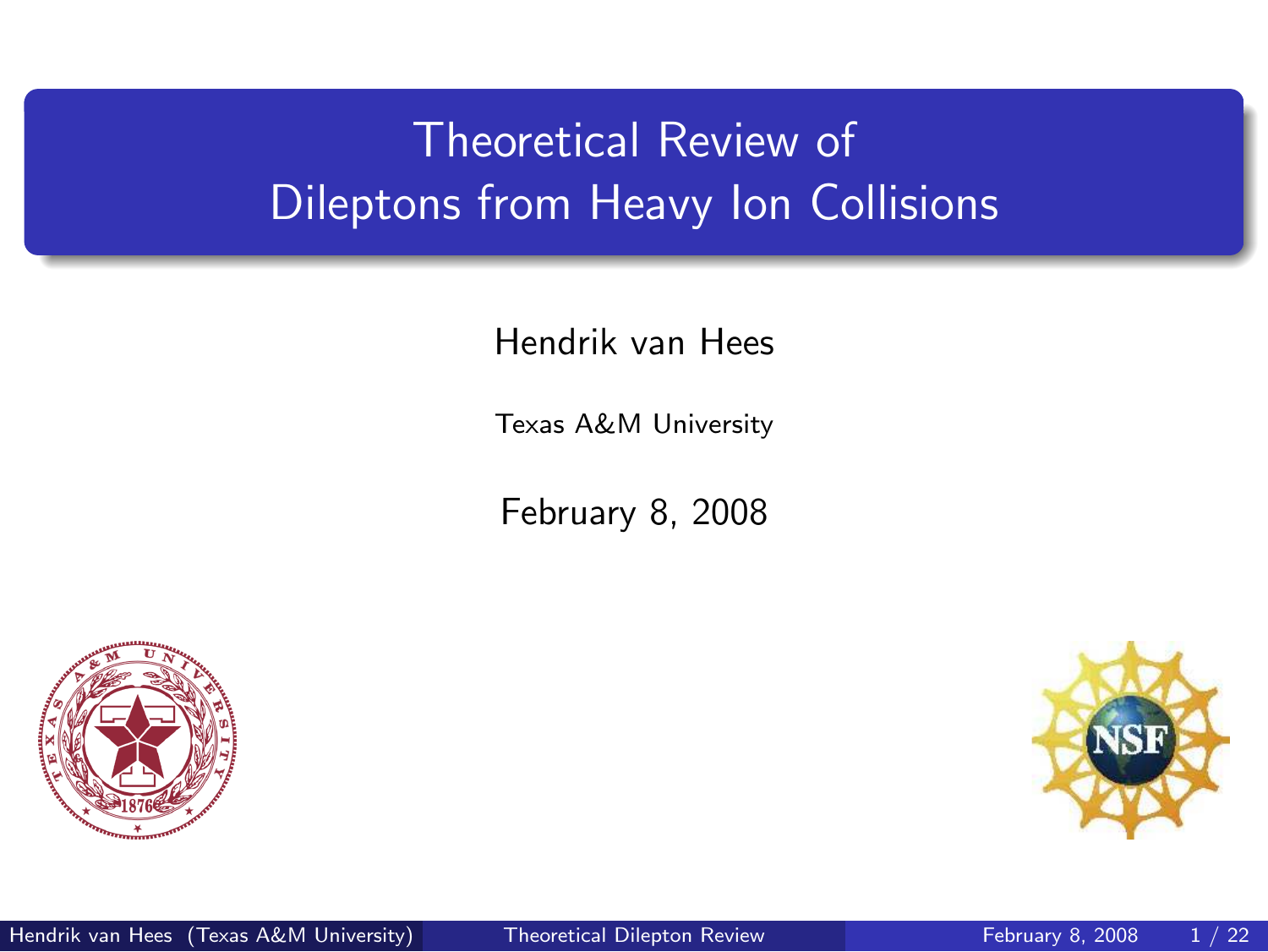[QCD, Chiral Symmetry, and Dileptons](#page-2-0)

- [Hadronic Models in Medium](#page-5-0)
- [Models vs. Experiments](#page-9-0)
- [Sensitivities to QCD Matter](#page-15-0)

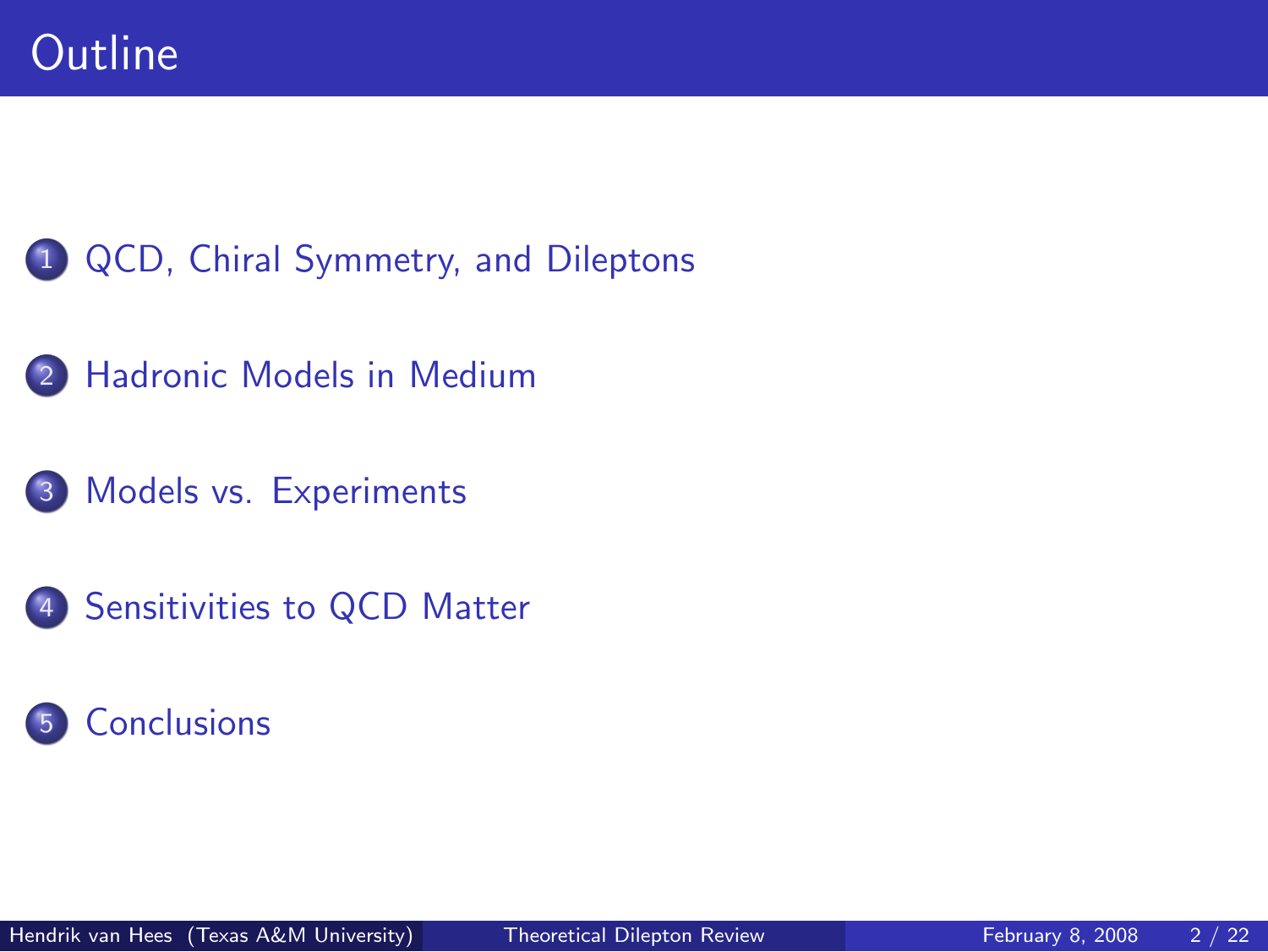### Dileptons and in-medium em. current correlation function



**.** Dilepton emission rate [McLerran, Toimela 85]

<span id="page-2-0"></span>
$$
\frac{dN_{e^+e^-}}{d^4x d^4q} = -g^{\mu\nu} \frac{\alpha_{em}^2}{3q^2\pi^3} \operatorname{Im} \Pi_{\mu\nu}^{(em)}(q) \Big|_{q^2 = M_{e^+e^-}^2} f_B(q_0)
$$
  

$$
\Pi_{\mu\nu}^{(em)}(q) = \int d^4x \exp(iq \cdot x) \Theta(x_0) \left\langle \left[ j_{\mu}^{(em)}(x), j_{\nu}^{(em)}(0) \right] \right\rangle_T
$$

 $\ell^+\ell^-$  spectra ⇔ in-medium em. current-current correlator

• Vector dominance  $\Rightarrow$  in-medium modifications of vector mesons!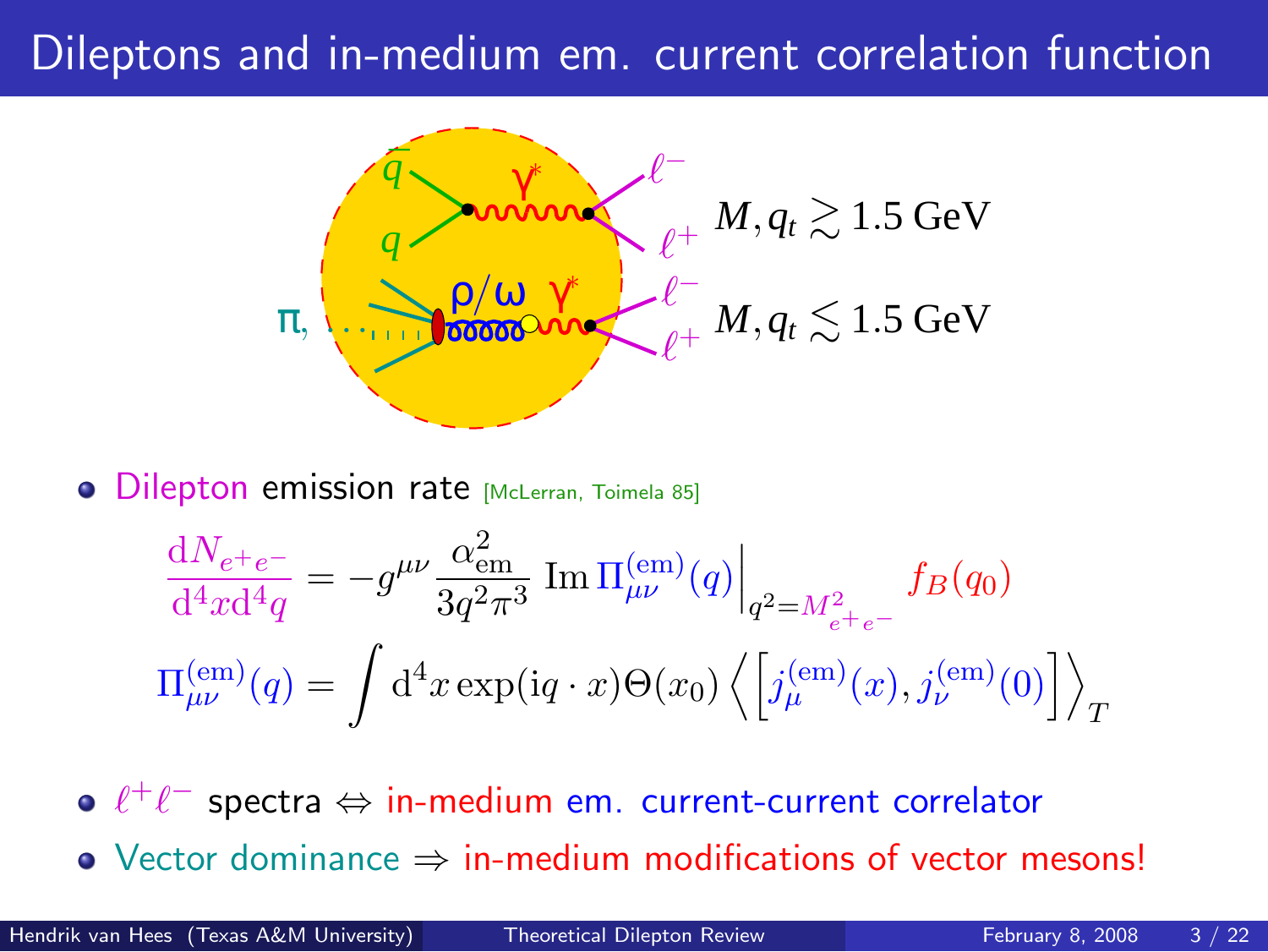# Chiral Symmetry Restoration

- light-quark sector of  $QCD$ : chiral symmetry
	- spontaneously broken in vacuum  $(\langle \bar{q}q \rangle \neq 0)$
	- high temperature/density: restoration of chiral symmetry
	- Lattice QCD:  $T_c^{\chi} \simeq T_c^{\rm deconf}$



- "dropping masses":  $m_{\rm had} \propto \langle \bar{\psi}\psi \rangle$ 
	- "melting resonances": broadening of spectra through medium effects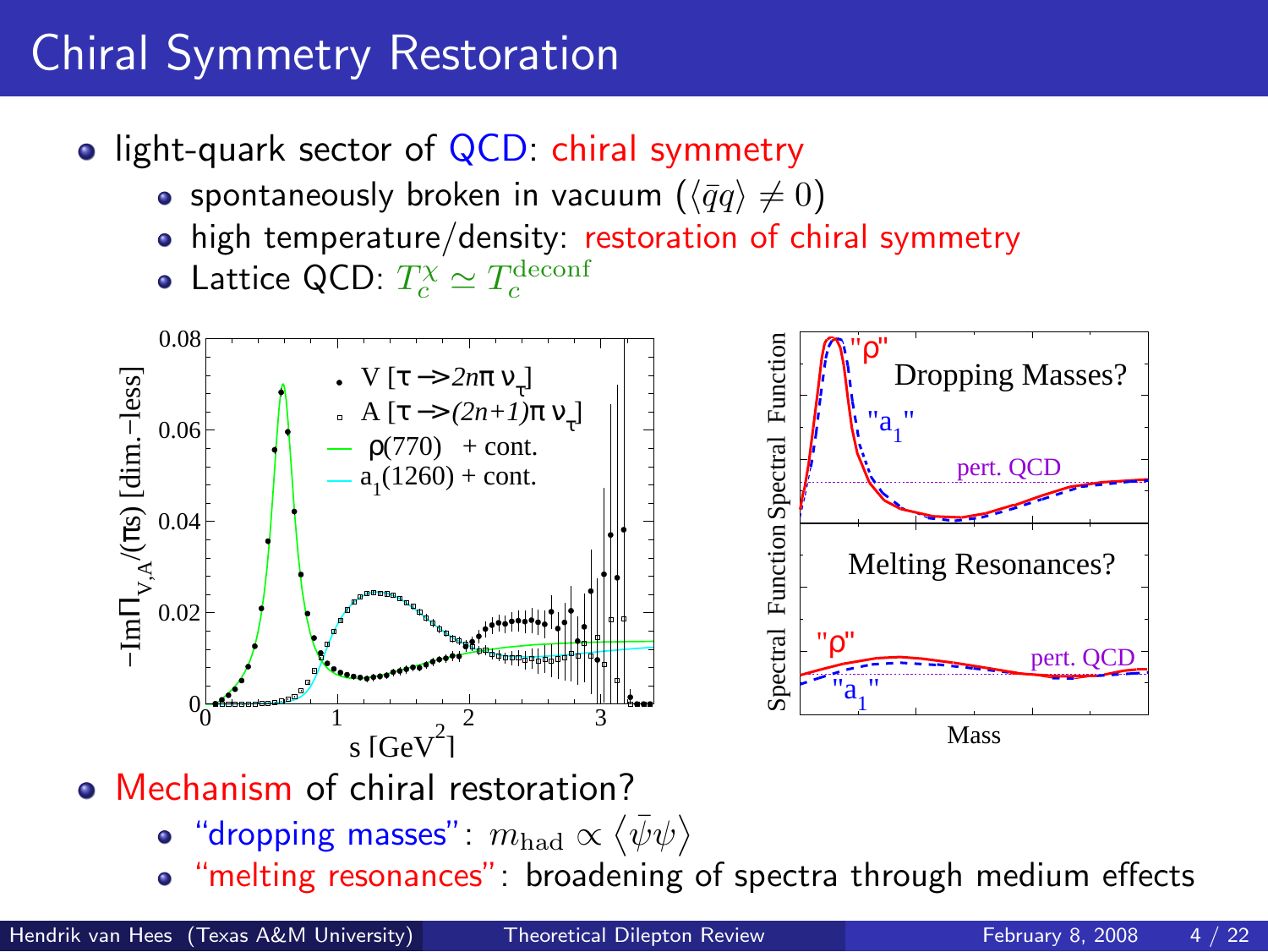### Weinberg sum rules

$$
M_n = -\int_0^\infty \frac{ds}{\pi} s^n [\text{Im}\,\Pi_V(s) - \text{Im}\,\Pi_A(s)]
$$
  

$$
M_{-2} = \frac{1}{3} f_\pi^2 \langle r_\pi^2 \rangle - F_A, \quad M_{-1} = f_\pi^2
$$
  

$$
M_0 = 0, \quad M_1 = c\alpha_s \langle (\bar{q}q)^2 \rangle
$$

[Weinberg 67; Das et al 67; Kapusta, Shuryak 93]

- theory connection of chiral symm. restoration with dileptons in HICs
	- $\bullet$   $\Pi_V$ ,  $\Pi_A$  from chiral hadronic model at finite  $T, \mu_B$
	- compare  $M_n(T, \mu_B)$  to IQCD chiral order parameters at finite T
	- compare  $\Pi_V$  from hadronic model to dileptons from HICs

#### • also QCD sum rules

- relate current correlators to condensates
- VMD  $\Leftrightarrow$  vector-meson spectral functions

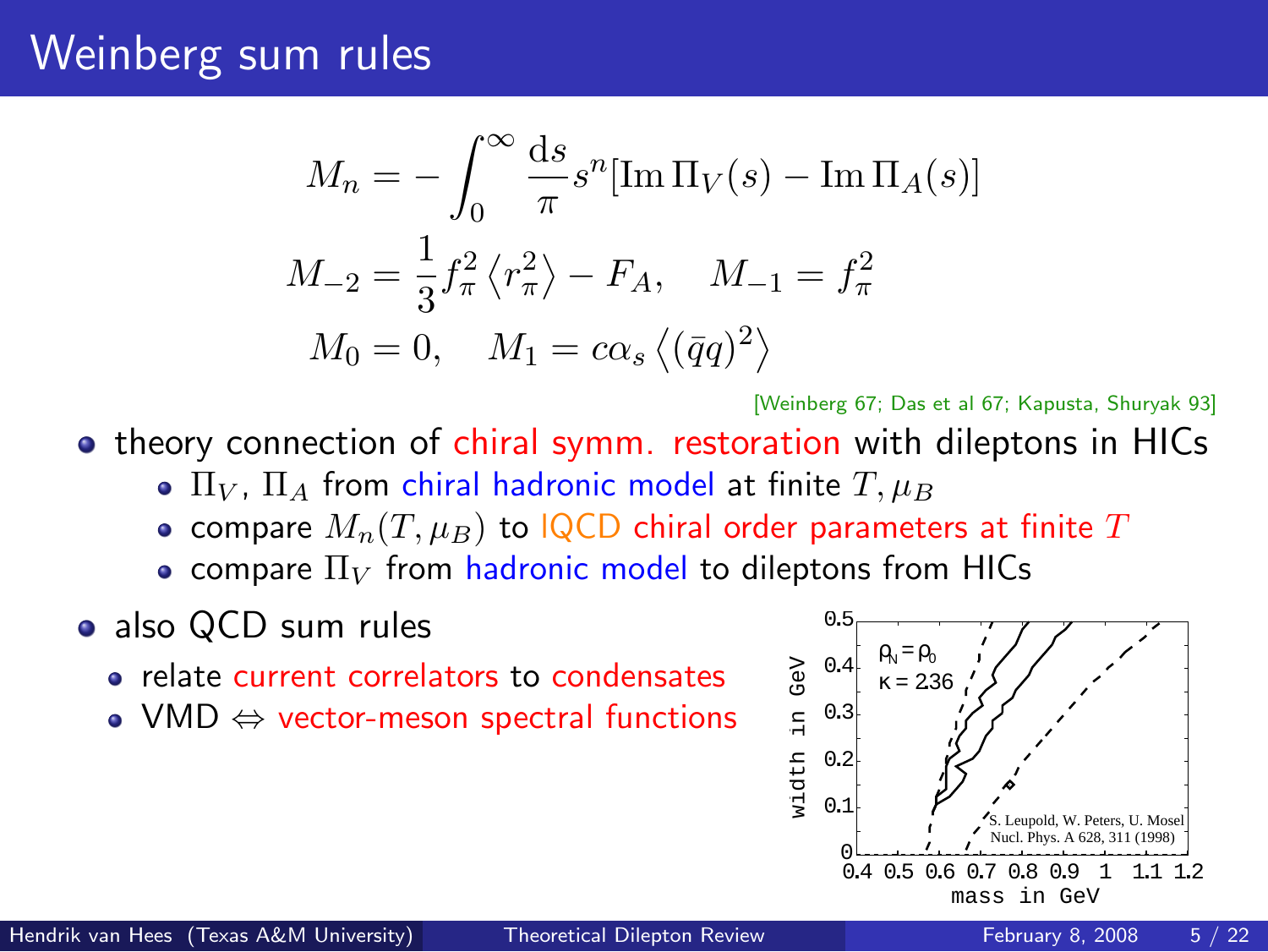### Hadronic many-body theory

pion-cloud modifications and baryonic/mesonic excitations

[Chanfray et al, Herrmann et al, Ko et al, Rapp et al, Klingl et al, Post et al, Friman et al, . . .]



• substantial broadening of vector mesons with little mass shift!

- baryon effects prevalent ( $\rho_B + \rho_{\bar{B}}$ , not  $\rho_B \rho_{\bar{B}}$ , relevant!)
- <span id="page-5-0"></span>• different approaches consistent if constrained by data  $(\gamma N, \gamma A, \pi N \rightarrow \rho N)$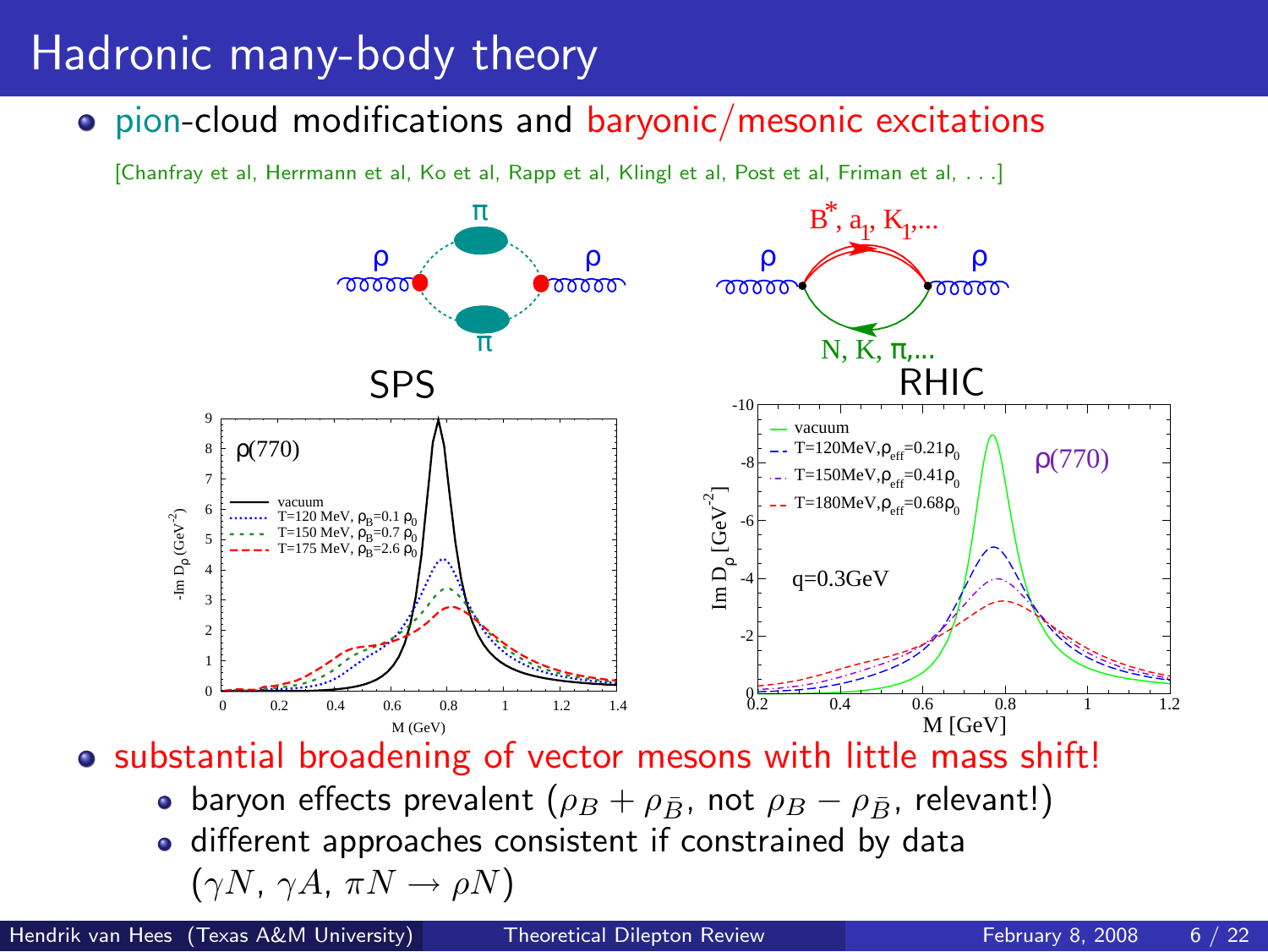# Hadronic models vs. lattice QCD



**e** excitation function from top SPS to top RHIC energies: little change in hadronic contribution [Rapp 02]

- $|QCD|$ : Smooth behavior of susceptibilities in  $I = 1$  channel [Allton et al 04]
	- consistent with no mass shift in  $I = 1$  channel
	- NB:  $\chi_q$  ( $I = 0$ ) shows peak at  $T \to T_c$ : signature of phase transition!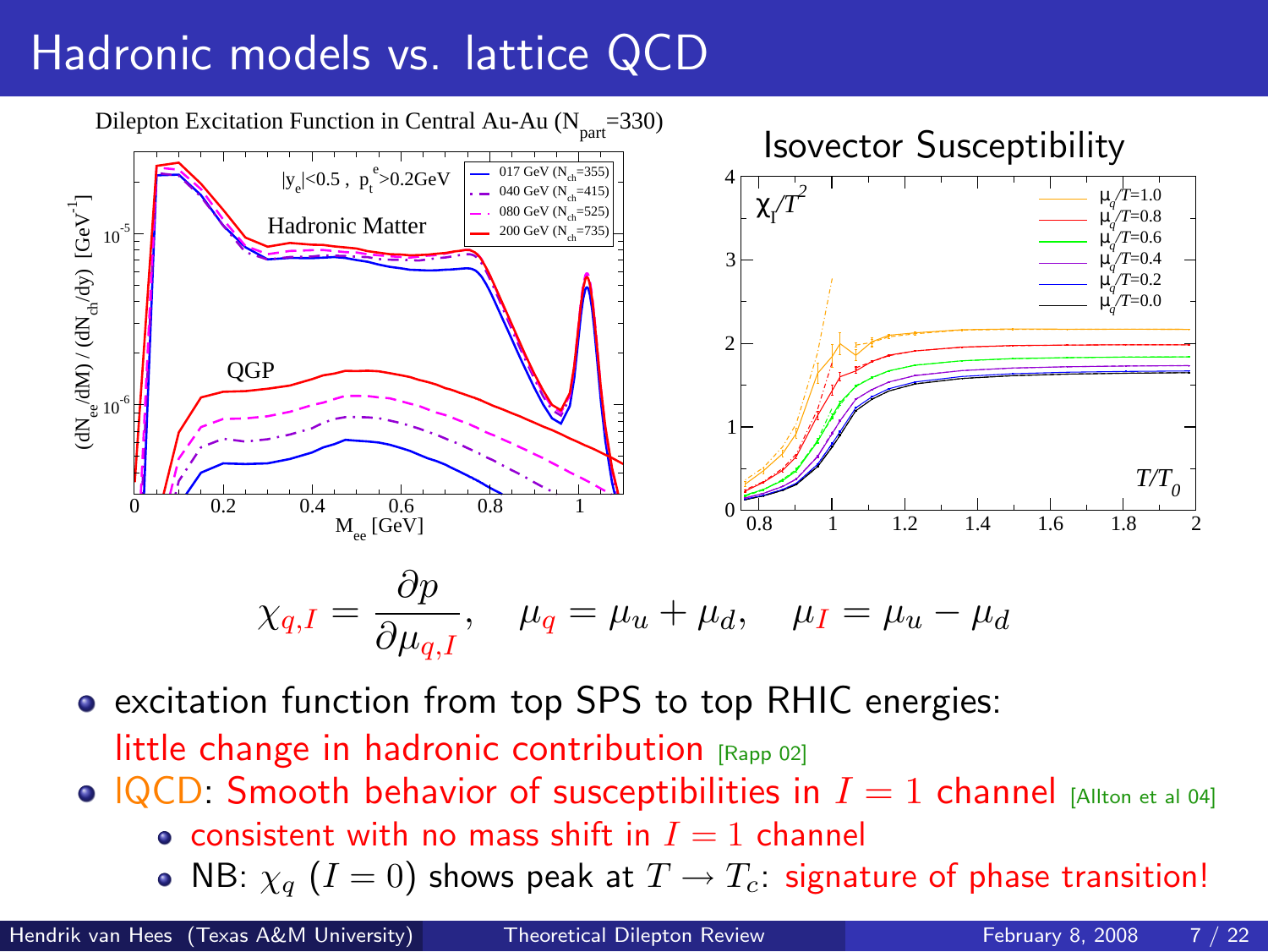### $\rho$  meson in hot hadronic matter



**• EBEK:** [Eletsky, Belkacem, Ellis, Kapusta 01]

- **e** empirical  $\rho + B/M$  scattering amplitudes
	- + Pomeron/Regge background
- $T\rho$  approximation for finite-T effects
- RW: Hadronic many-body theory  $[Range]$  Wambach 99]
- **Somewhat different results** 
	- more broadening and level repulsion: in-med modifications of pion-cloud  $+ \rho BN$  interactions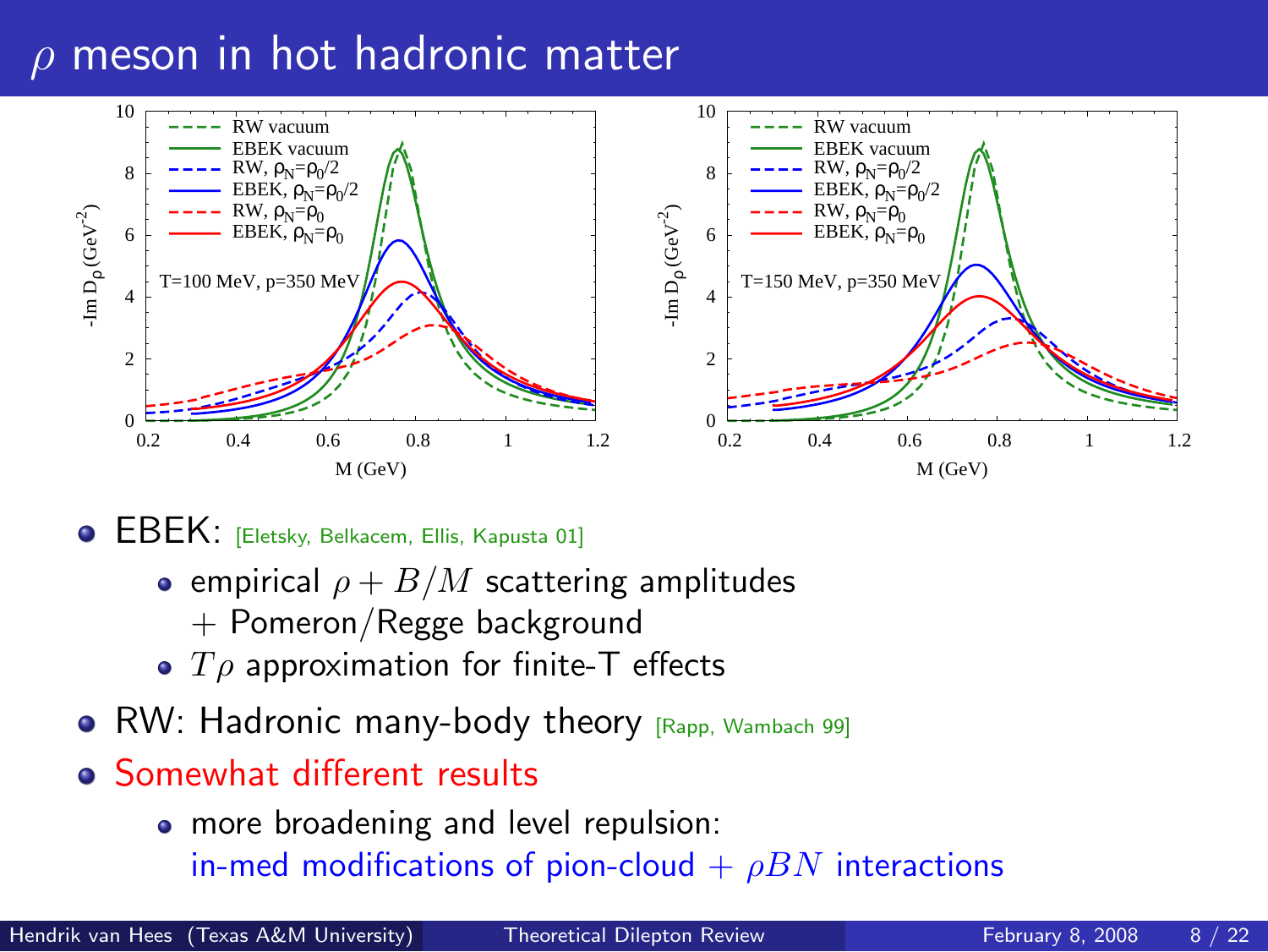### Chiral approaches

- Chiral reduction formalism **Steele et al 961** 
	- leading order in  $\pi$  and N density  $+$  chiral reduction formulas
	- $\Rightarrow$  in-medium current correlators in terms of vacuum correlators
		- no Dyson resummation!
- **Hidden local symmetry** [Bando et al 85; Harada, Yamawaki 01,...]
	- Vector manifestation of chiral symmetry:  $\rho_{\text{long}}$  chiral partner of  $\pi$
	- $\Rightarrow$  dropping  $\rho$  mass + violation of vector dominance  $(T > T_{\text{flash}} = 0.7T_c)$



[Harada, Sasaki 07]

#### • dilepton rates similar to more simple dropping mass models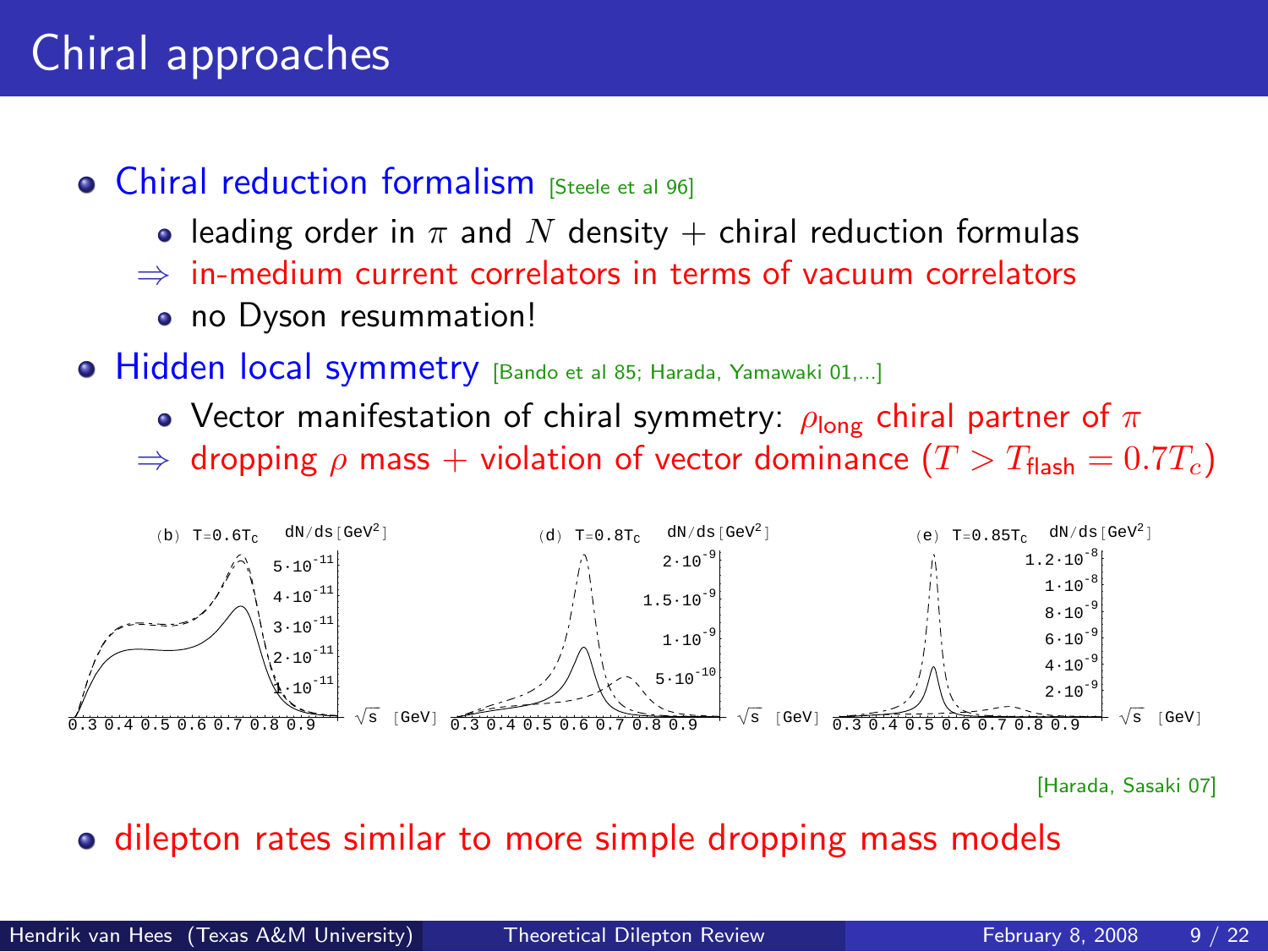# Elementary reactions ( $\gamma + A$ ,  $p + A$ )



- $\mathsf{left} \colon \mathsf{JLaB}\; \gamma + A \mathbin{\rightarrow} e^+ + e^-$  [CLAS Collab. 07]
	- **Theory: Boltzmann Uehling Uhlenbeck (BUU) transport [Effenberger et al 00]**
	- **•** good agreement: no mass shift, broadening of the  $\rho$ :  $\Gamma_{\rho} \sim 220$  MeV
- <span id="page-9-0"></span>right: KEK  $p+A \rightarrow e^+ + e^-$  [E325 Collaboration 07]
	- fit to dropping-mass ansatz:  $m^*/m = (1 C\rho/\rho_0)$
	- $C = 0.092 \pm 0.002$ , no broadening
	- Contradiction with JLab
	- $\rho/\omega$  ratio small; yield for  $M > 0.85$  GeV?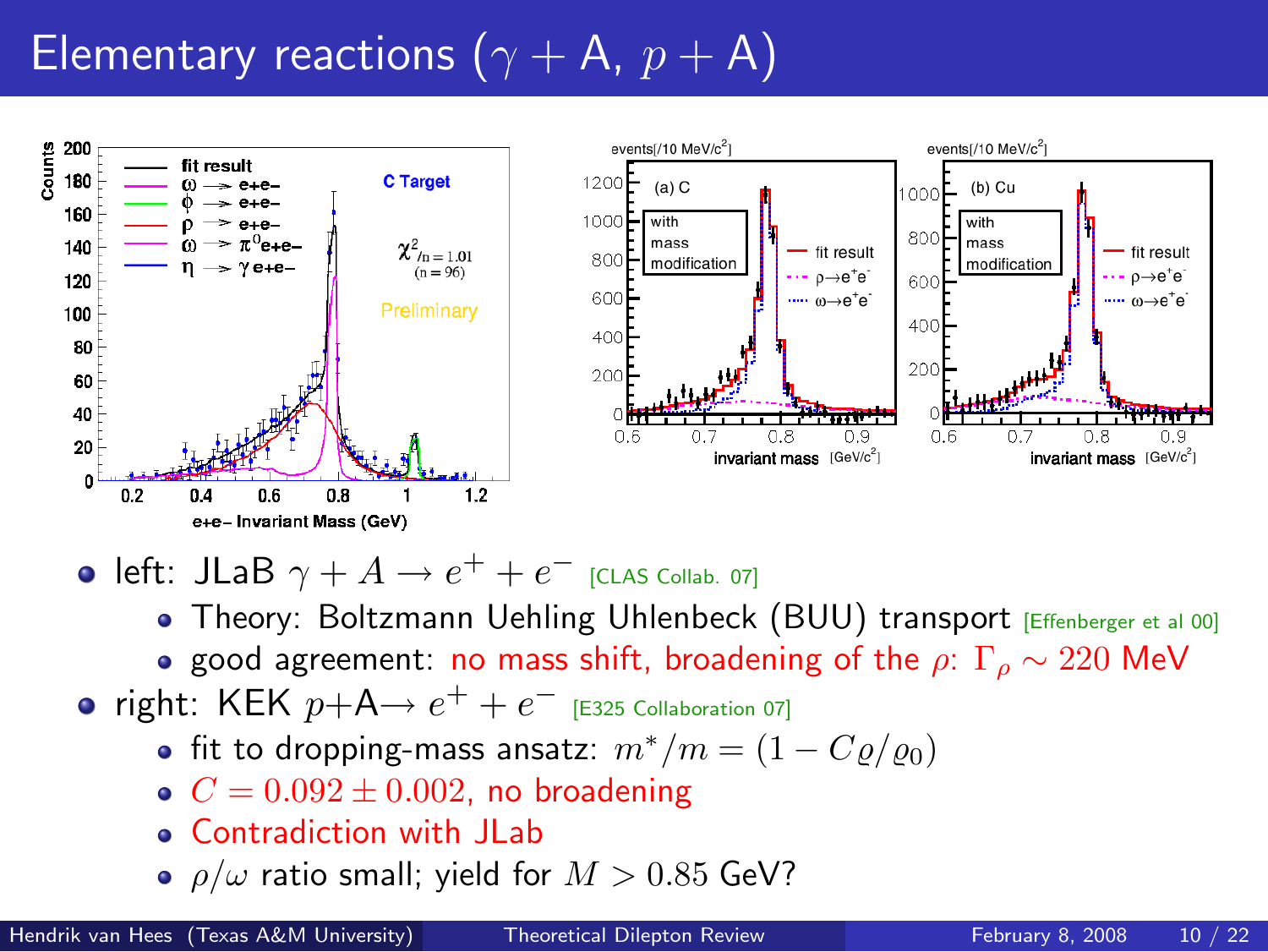### 1-2 AGeV A-A: HADES and DLS



- HADES confirms DLS
- Theory: transport model (HSD); coll. broadening  $+$  dropping mass [Bratkovskaya, Cassing 07]
	- moderate sensitivity to vector-meson medium effects!
	- solution of DLS puzzle
		- $\mathsf{improved}\ e^+e^-\ \mathsf{Bremsstrahlung}\ [$ de Jong, Mosel 97; Kaptari, Kämpfer 06]
		- updated  $η$  and  $Δ$ -Dalitz contributions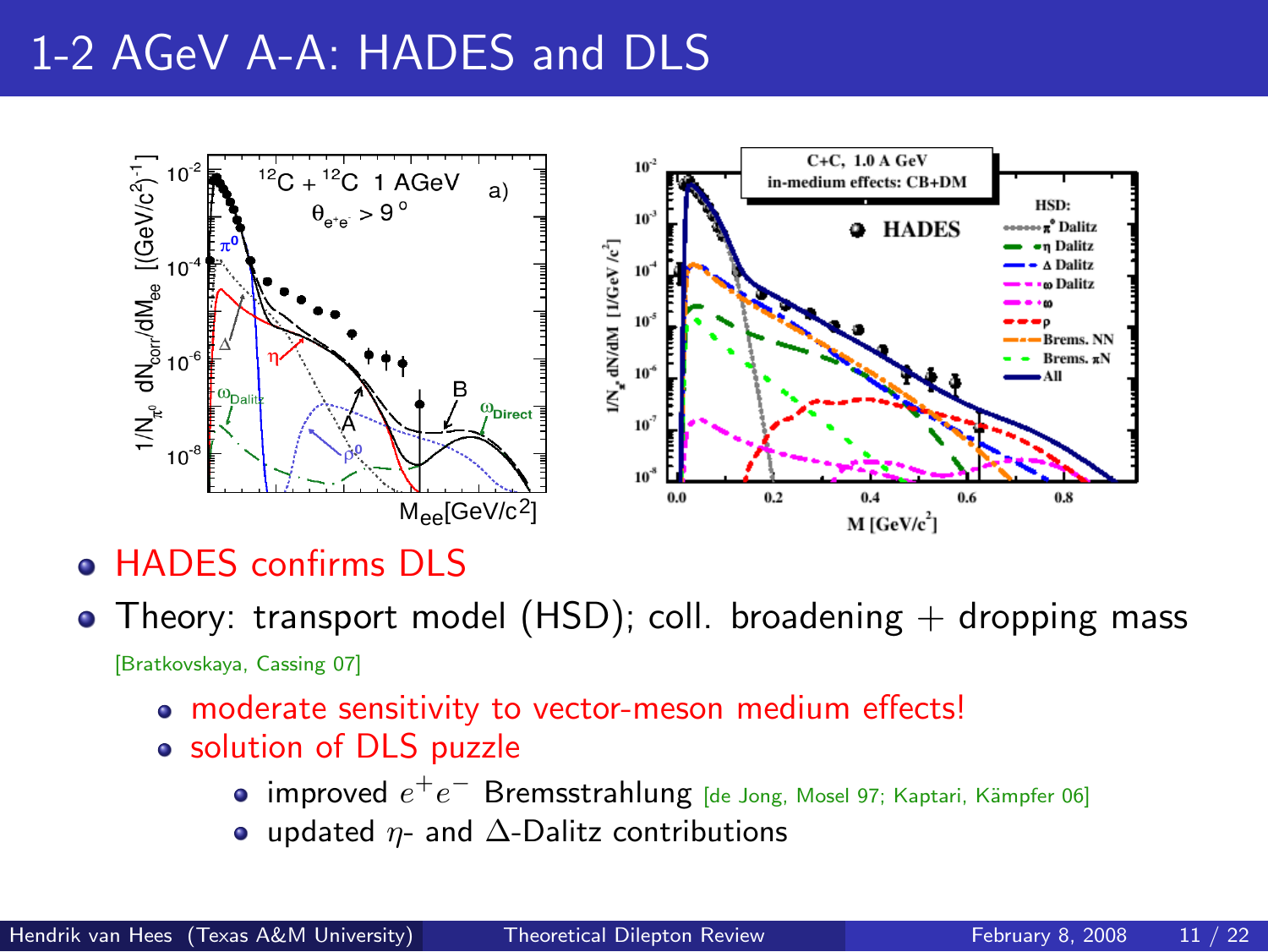### CERES vs. Hadronic many-body theory

- Dilepton emission from thermal source
- thermal fireball evolution (isentropic  $QGP/MIX +$  hadron gas)

$$
\frac{dN_{\ell\ell}^{\text{therm}}}{dM} \propto -\int_{\text{FB}} d^4x \int \frac{d^3q}{Mq_0} \operatorname{Im} \Pi^{(\text{em})}(q_0, \vec{q}) f_B(q_0) \text{Acc}
$$
\n
$$
\sum_{\substack{\overline{i_0} \text{ odd} \\ \overline{2} \\ \overline{3} \\ \overline{4} \\ \overline{5} \\ \overline{7} \\ \overline{8} \\ \overline{9} \\ \overline{10} \\ \overline{10} \\ \overline{10} \\ \overline{110} \\ \overline{120} \\ \overline{130} \\ \overline{140} \\ \overline{150} \\ \overline{160} \\ \overline{180} \\ \overline{190} \\ \overline{190} \\ \overline{100} \\ \overline{100} \\ \overline{100} \\ \overline{100} \\ \overline{100} \\ \overline{100} \\ \overline{100} \\ \overline{100} \\ \overline{100} \\ \overline{100} \\ \overline{100} \\ \overline{100} \\ \overline{100} \\ \overline{100} \\ \overline{100} \\ \overline{100} \\ \overline{100} \\ \overline{100} \\ \overline{100} \\ \overline{100} \\ \overline{100} \\ \overline{100} \\ \overline{100} \\ \overline{100} \\ \overline{100} \\ \overline{100} \\ \overline{100} \\ \overline{100} \\ \overline{100} \\ \overline{100} \\ \overline{100} \\ \overline{100} \\ \overline{100} \\ \overline{100} \\ \overline{100} \\ \overline{100} \\ \overline{100} \\ \overline{100} \\ \overline{100} \\ \overline{100} \\ \overline{100} \\ \overline{100} \\ \overline{100} \\ \overline{100} \\ \overline{100} \\ \overline{100} \\ \overline{100} \\ \overline{100} \\ \overline{100} \\ \overline{100} \\ \overline{100} \\ \overline{100} \\ \overline{100} \\ \overline{100} \\ \overline{1
$$

[HvH, R. Rapp 07]

- o baryon effects essential!
	- many-body effects ⇔ very low-mass excess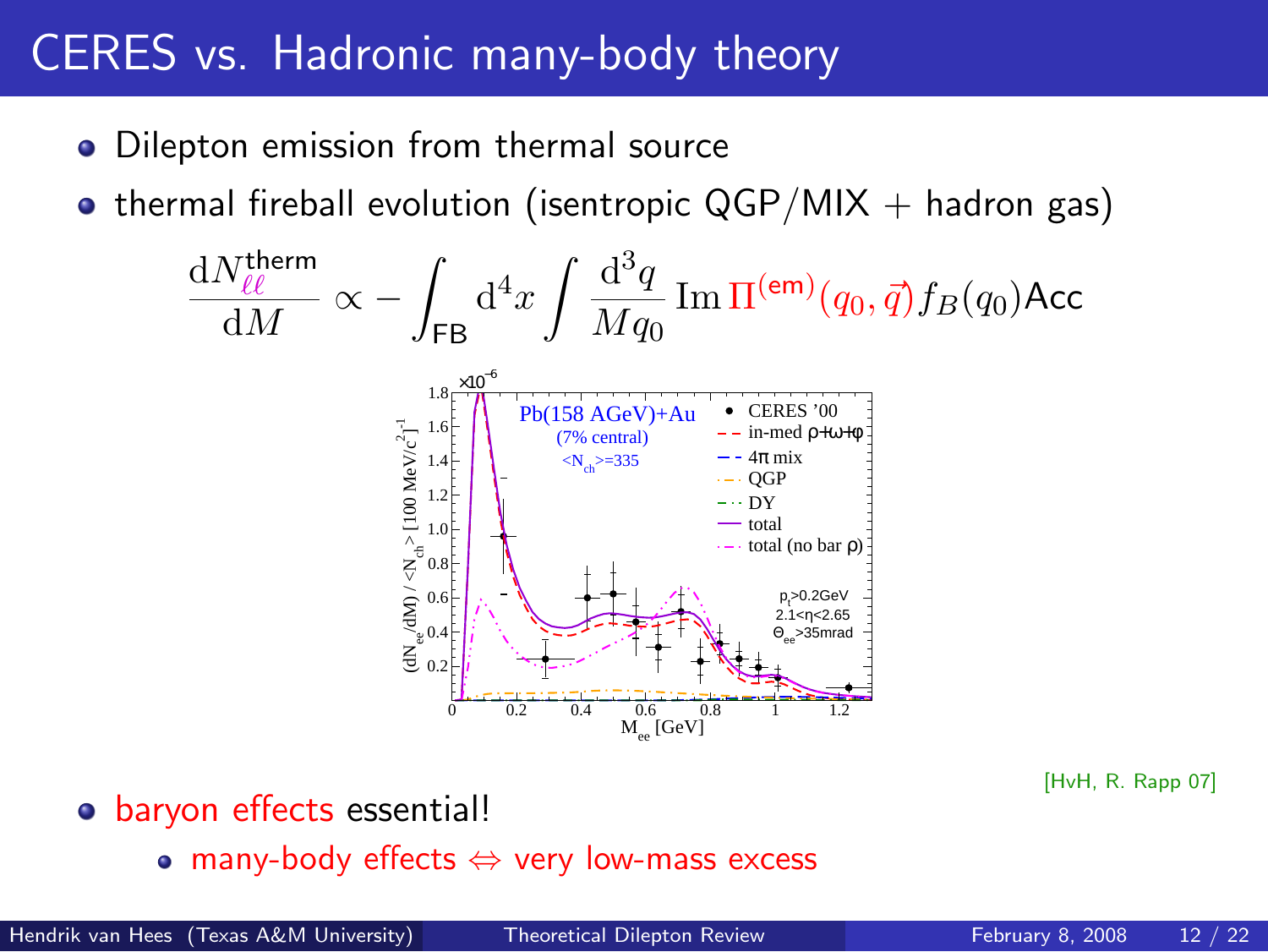## NA60 vs. Hadronic many-body theory  $+$  HR fireball

#### $\circ$   $\rho$ ,  $\omega$ ,  $\phi$  multi- $\pi$ , QGP, freeze-out+primordial  $\rho$ , Drell-Yan



M spectra [HvH, Rapp 07]

- **consistent with predicted broadening of**  $\rho$  **meson**
- $M < 1$ GeV: thermal  $\rho$ ;  $M > 1$  GeV: thermal multi-pion processes
- $\bullet$   $m_t$  spectra
	- $q_t < 1$  GeV: thermal radiation
	- $q_t > 1$  GeV: freeze-out  $+$  hard primordial  $\rho$ , Drell-Yan es (Texas A&M University) **Frequencial Dilenton Review**

Hendrik van Hees (Texas A&M University) [Theoretical Dilepton Review](#page-0-0) February 8, 2008 13 / 22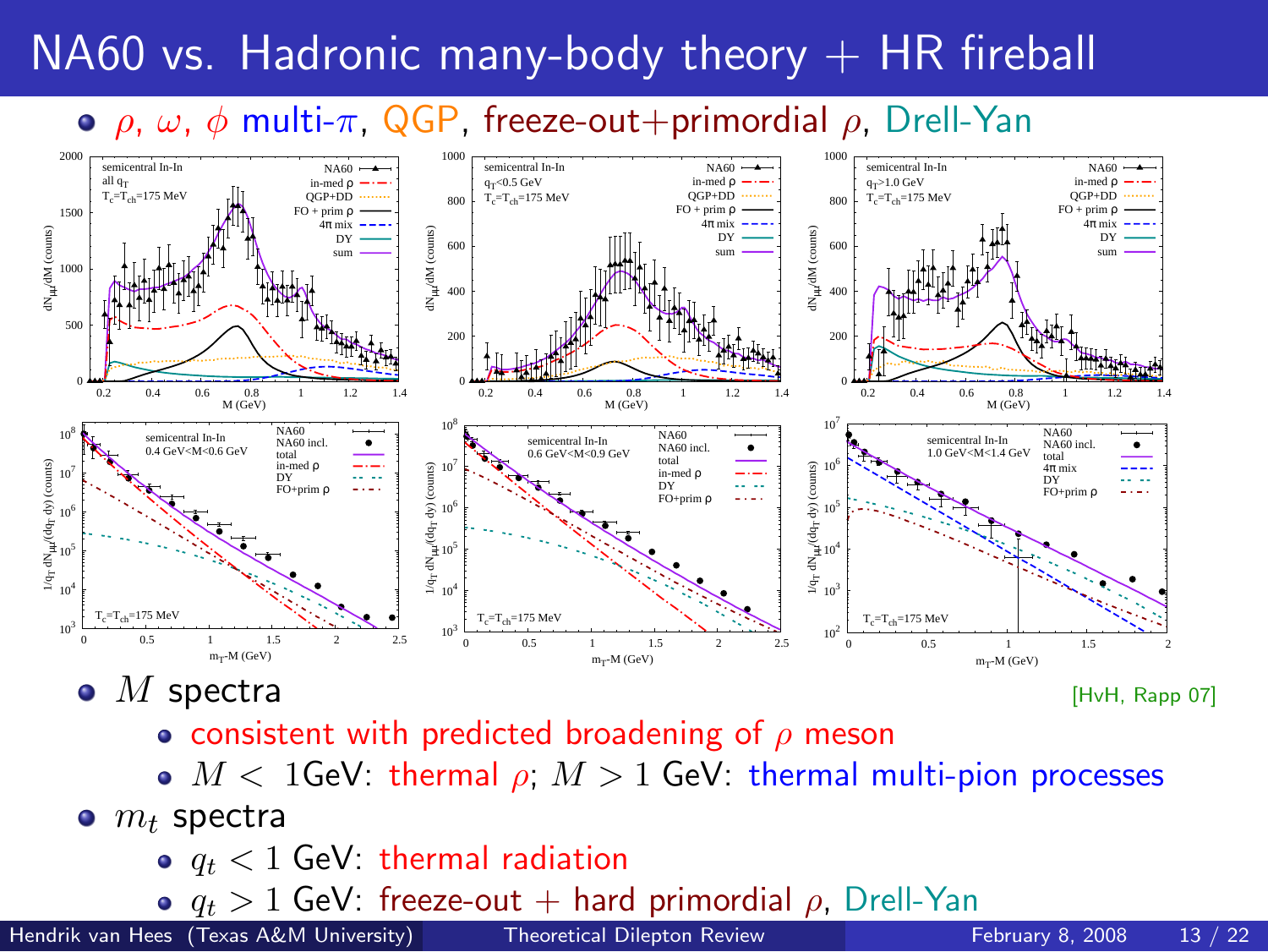### $NA$  60 vs. Chiral reduction formalism  $+$  hydrodynamics



- $\bullet$  low-mass  $+$  IMR spectrum described
- $\bullet$   $\rho$ : lack of broadening (due to low-density approximation)
- $\bullet$   $q_T$  spectra: only thermal + freezeout, no primordial  $\rho$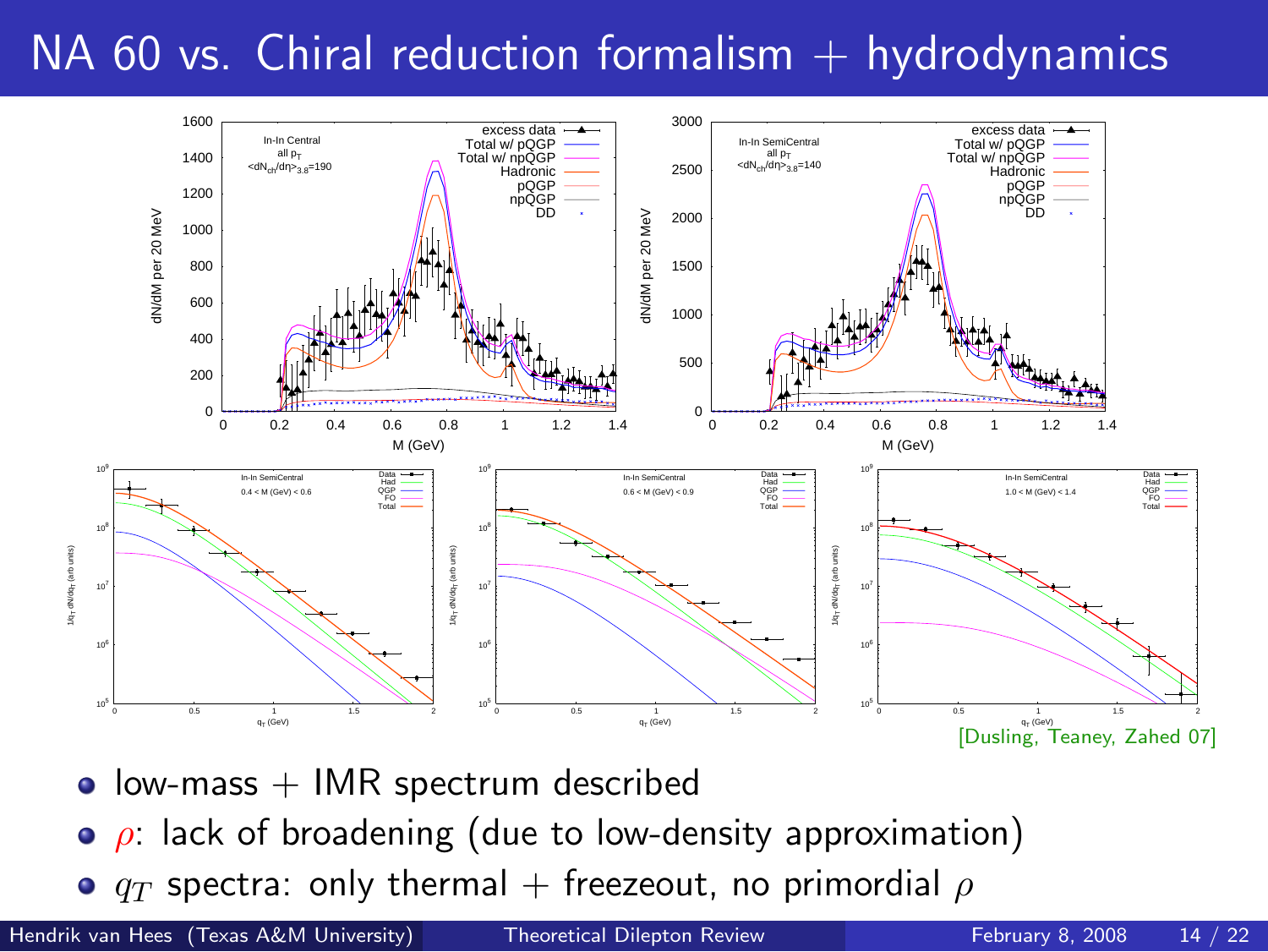### $N_A$ 60 vs. empirical spectral functions  $+$  RR fireball



[Ruppert et al 07]

- $\bullet$  only thermal  $+$  freeze-out
- **•** large QGP contribution
- sensitivity of spectral functions to data?!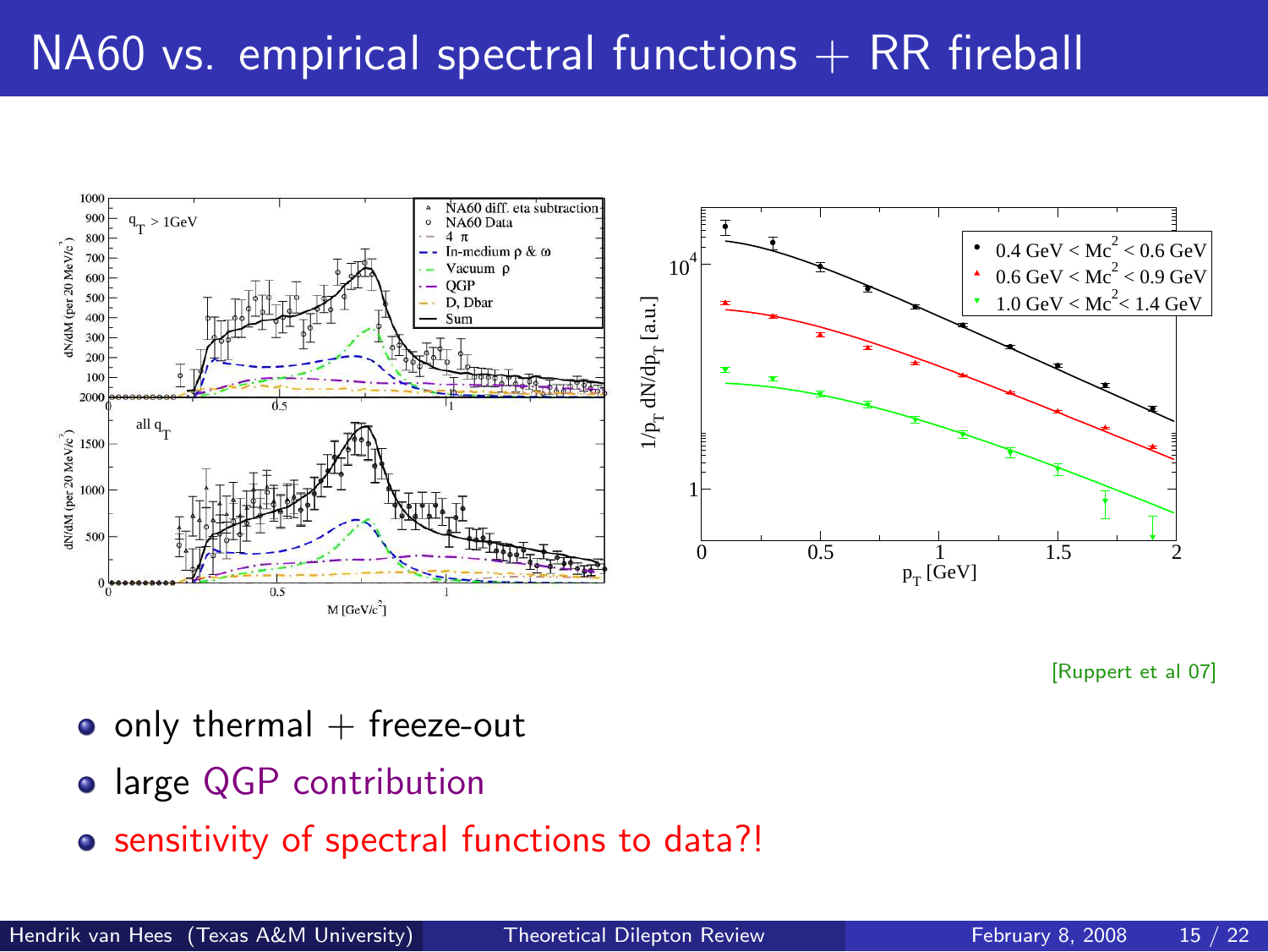### Sensitivity I: Fireball models vs. hydrodynamics



 $\bullet$  HR fireball  $[HVHH, Rapp 06, 07]$ 

- thermal dileptons: agrees with hydro
- pions: need "primordial" hard comp. low  $p_T$ : resonance decays consistent with measured  $R^{(\pi)}_{AA}$ AA
- **RR** fireball [Ruppert, Renk 07]
	- dileptons: harder than hydro
	- pions: thermal only

 $0.01 \begin{array}{c} 0.01 \\ 0.01 \end{array}$ 

 $10<sup>c</sup>$ 

10 dN/dp<sub>r</sub>[a.u.]

 $0.1\frac{1}{0}$ 

[HvH, Rapp 07] HR

 $\overline{\bullet}$ 

 $\mathbf{F}^{\top} \mathbf{F}^{\top}$ 

[Ruppert, Renk 07] RR

<span id="page-15-0"></span> $0.5$ 

0.1

 $\frac{d}{dx}$  $T$  (a.u.)

1

10

100

$$
\begin{array}{c|c}\n & & \\
\hline\n & & \\
\hline\n & p_{T}[\text{GeV}] & \\
\hline\n\end{array}
$$
 **February 8, 2008 16** / 2

0 0.5 1 1.5 2

prim+fo fo prim NA60  $\pi$ <sup>-</sup> (prel.)

 $p_T$  (GeV)

• NA60 $\pi$  (preliminary)

calculation  $(T<sub>n</sub> = 135 \text{ MeV})$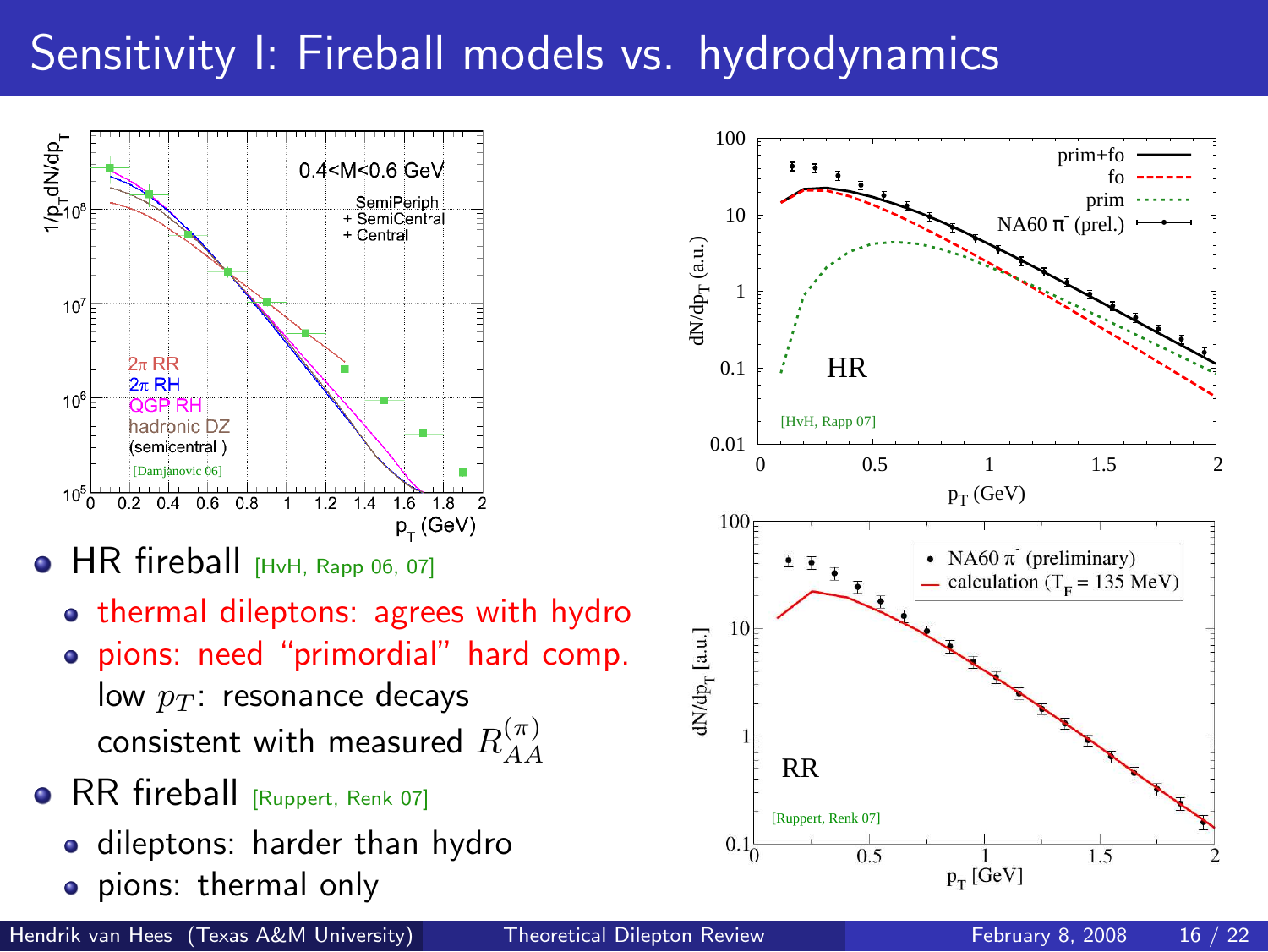### Sensitivity II: Intermed. mass region – QGP vs. hadron gas



<sup>[</sup>HvH, Rapp 07]

- $\bullet$  EoS-B:  $T_c = T_{chem} = 160$  MeV (large QGP part) EoS-C:  $T_c = 190$  MeV,  $T_{chem} = 160$  MeV (small QGP part)
- volume  $\leftrightarrow T$ : emission dominated by temperatures around  $T_c$ (QGP vs. high-density hadronic phase)
- **o** description of spectra comparable for different EoS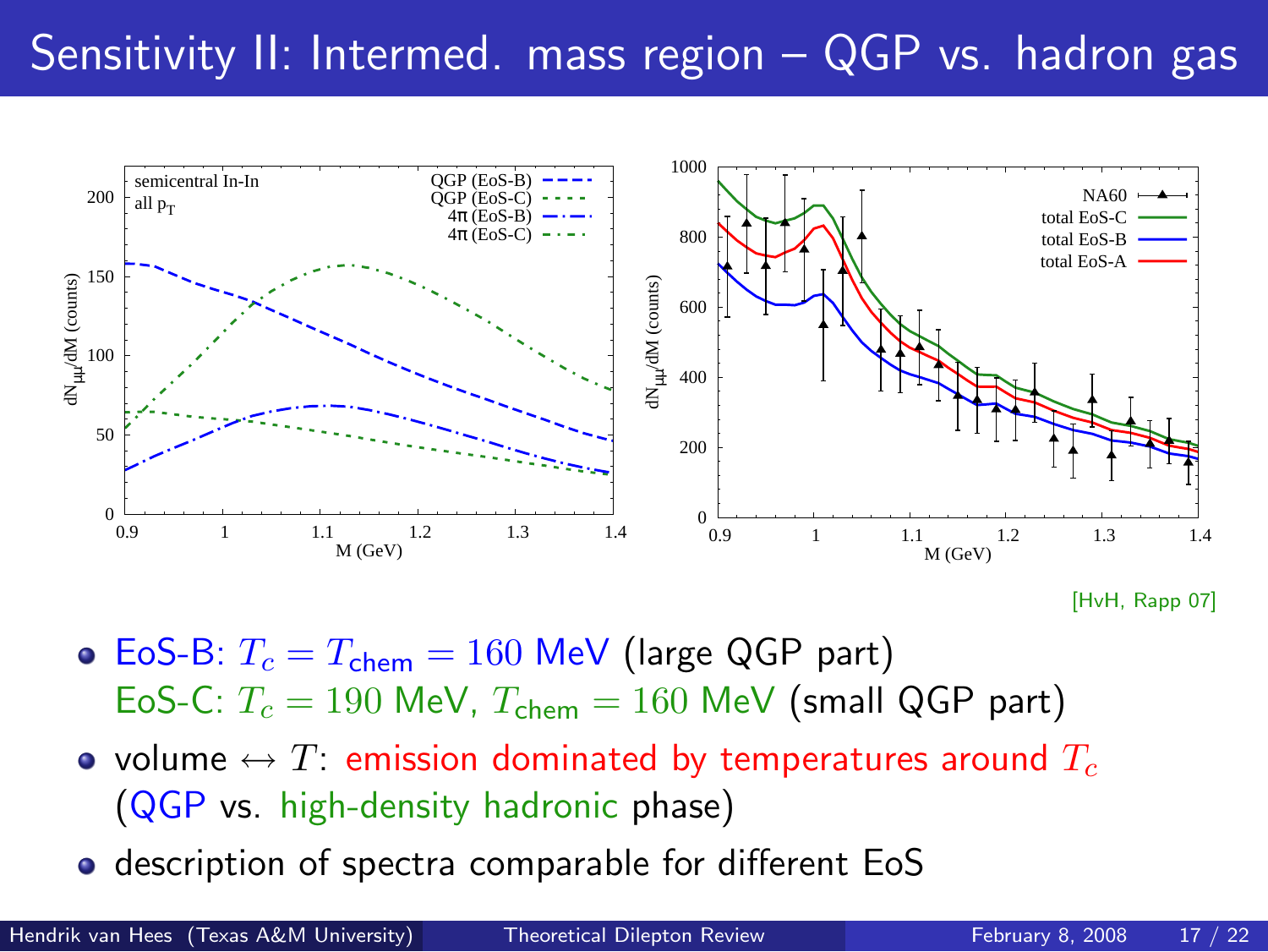### Sensitivity III: Critical temperature and freeze-out



 $\bullet$  EoS-A:  $T_c = T_{\rm chem} = 175$  MeV; EoS-B:  $T_c = T_{\rm chem} = 160$  MeV EoS-C:  $T_c = 190$  MeV,  $T_{chem} = 160$  MeV

- norm depends on  $t_{\text{fireball}}$  (kept fixed here)!
- description of spectra comparable
- **•** reason for insensitivity to EoS and hadro-chemistry  $HvH$ ,  $Rapp 07$ :
- hadronic and partonic radiation "dual" for  $T \sim T_c$ (pQCD:  $\Pi_V \equiv \Pi_A \Rightarrow$  compatible with chiral symmetry restoration!)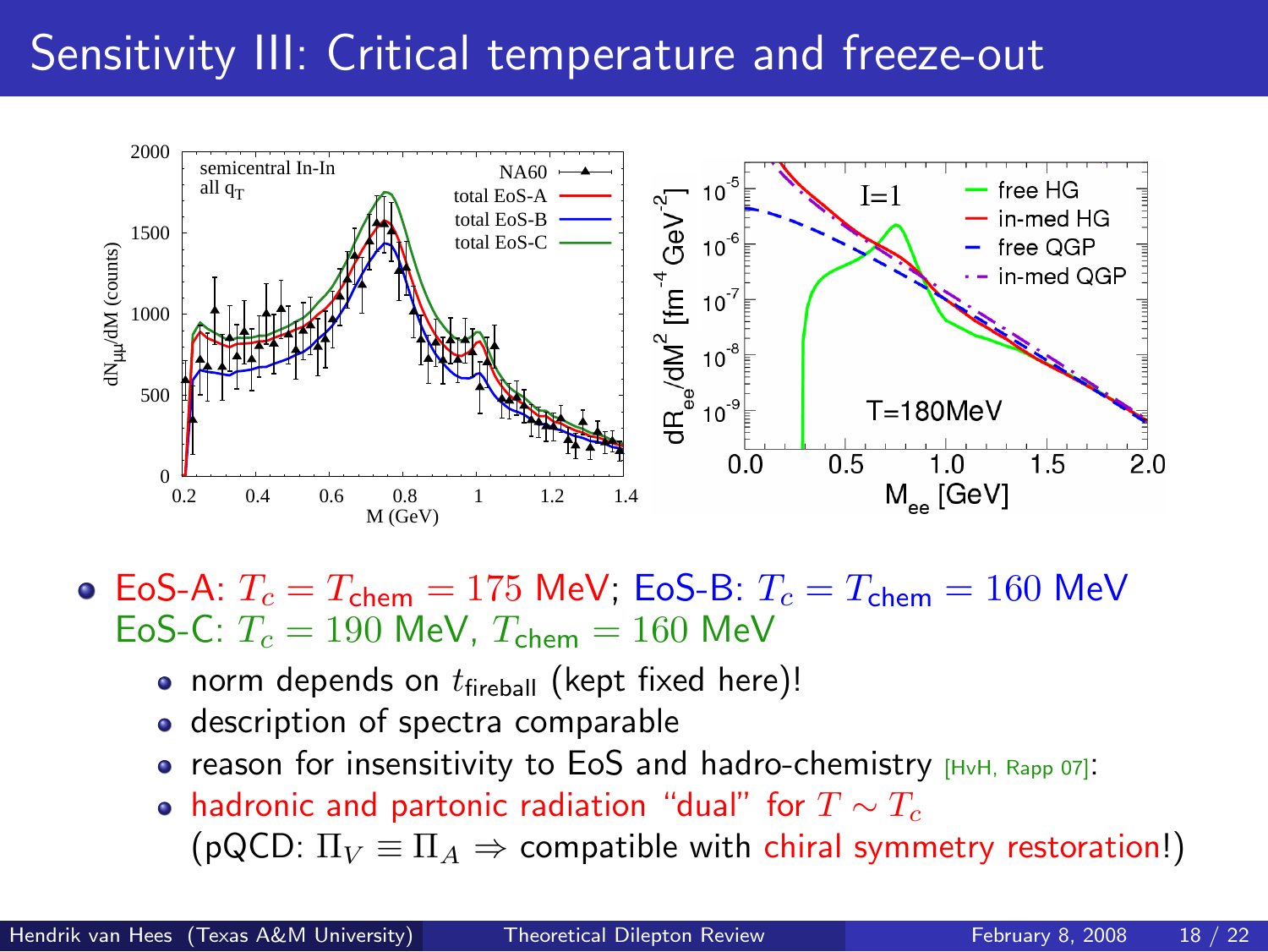# $PHENIX$   $e^+e^-$ -mass spectrum

min. bias  $200A$ GeV Au+Au minimum bias  $Au+Au$  @  $\sqrt{s}$  = 200 GeV





Minimum Bias Au-Au Cocktail

+ Yield

• hadronic many-body theory

[Rapp 01, 02]

(for  $N_{\text{part}} = 125$ )

### • LMR enhancement cannot be described!

 $10^{-1}$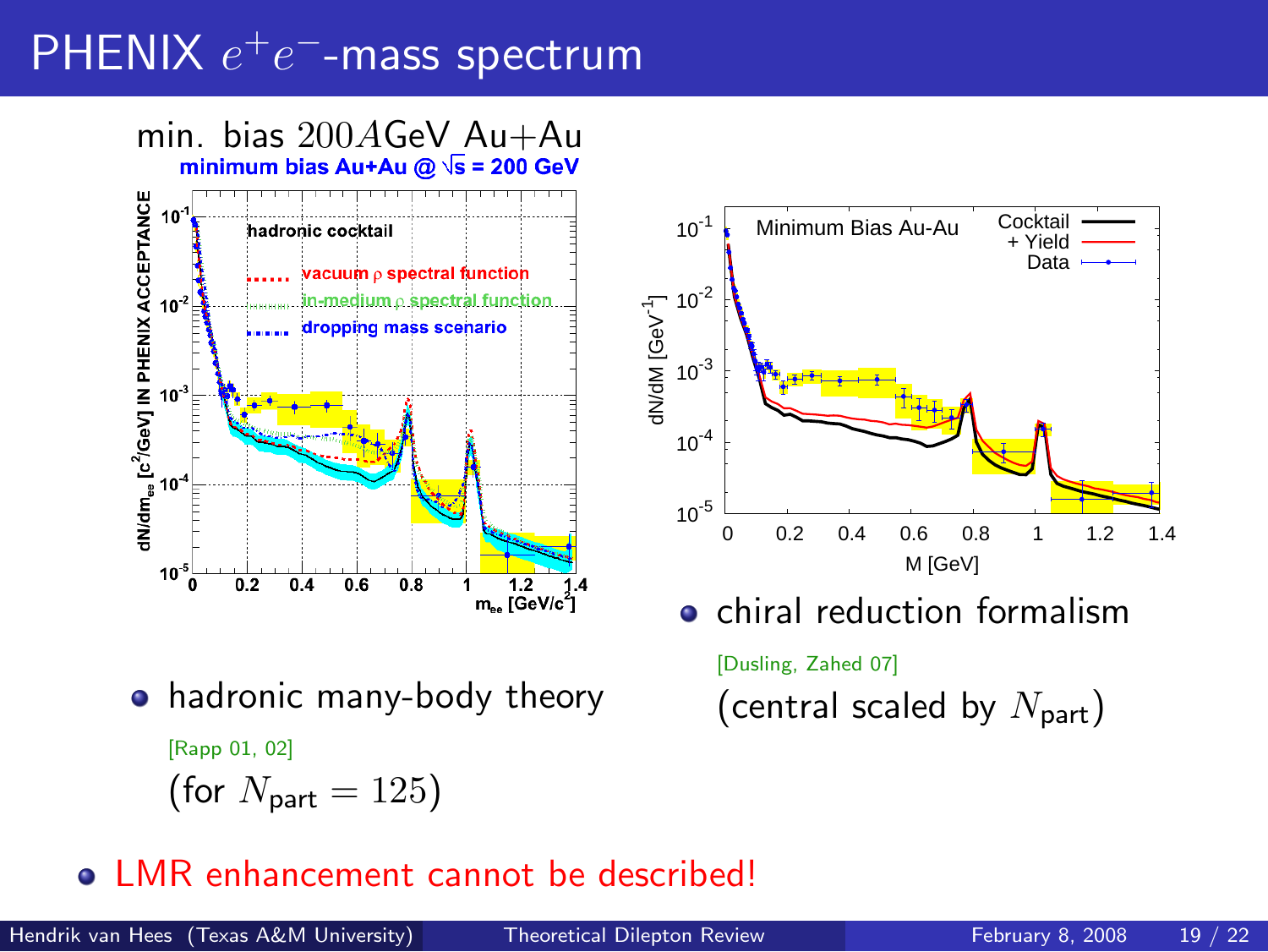# Predictions:  $e^+e^-\text{-}q_T$  spectra at RHIC



**• theory: thermal**  $_{[Rapp 08 (unpublished)]$ ; hard contributions  $_{[Turbide et al 06]}$ 

• hard contributions (jet-thermal) take over for  $q_T \gtrsim 3$  GeV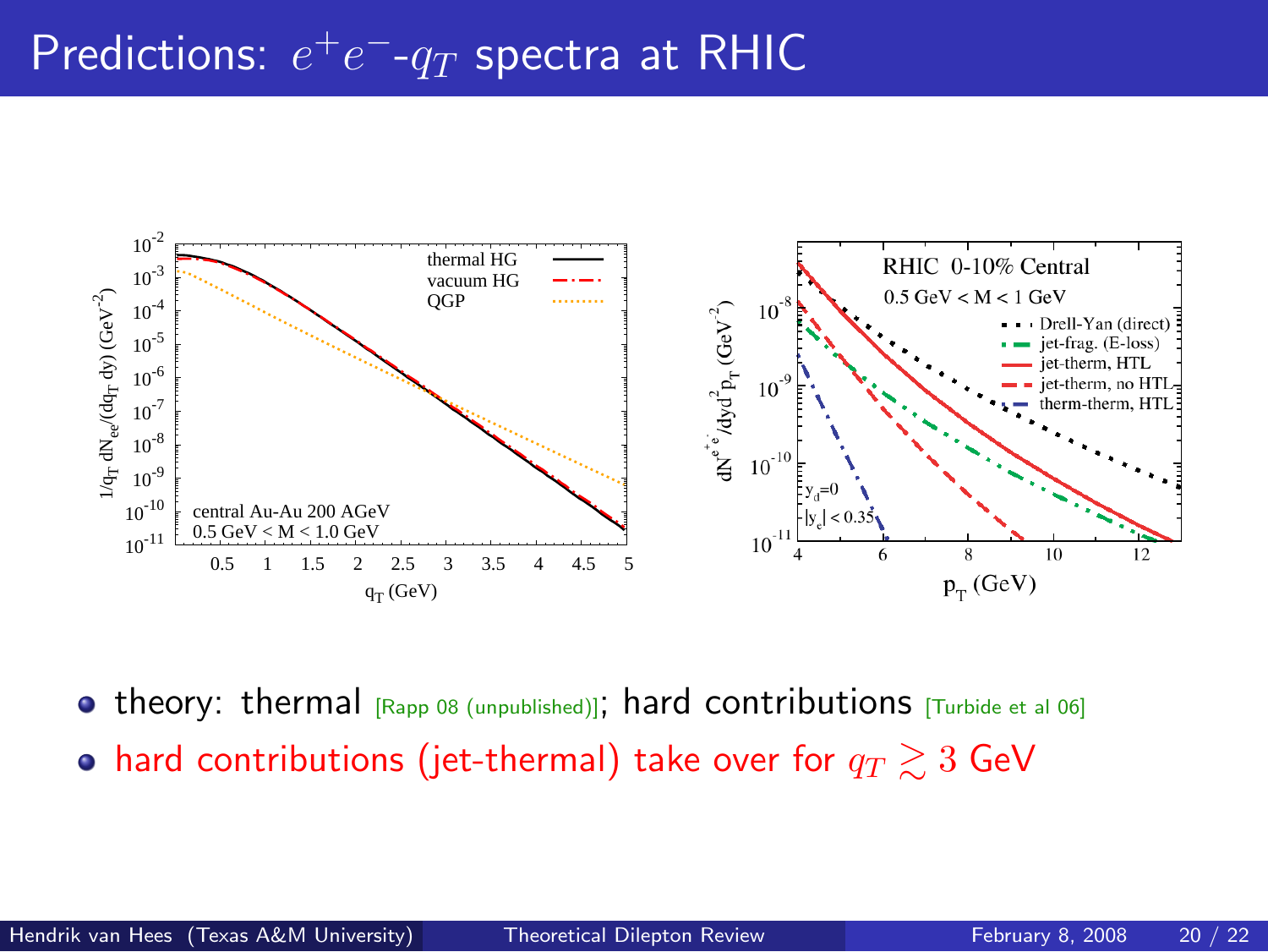## Conclusions and Outlook

- Models for vector  $(\rho)$  mesons in medium
	- hadronic many-body theory
		- broadening, small mass shifts of spectra (baryon effects prevalent)
		- hadron-parton duality of dilepton rates (QGP portion depends on  $T_c$ )
	- **e** chiral reduction formalism
		- low-density approximation, no broadening
	- **HI S+Vector Manifestation** 
		- dropping mass, no vector dominance near  $T_c$
- <span id="page-20-0"></span>• Theory vs. Experiment
	- Elementary reactions
		- JLAB: BUU transport with broadening (with no mass shift)
		- KEK: Dropping-mass ansatz
	- Heavy-ion collisions
		- HADES (DLS): HSD transport; improved Bremsstrahlung and ∆ Dalitz
		- CERES, NA60: Hadronic many-body theory robust due to duality involved mix of contributions at high  $q_T$
		- **e** PHENIX: Low-mass enhancement can not be described!